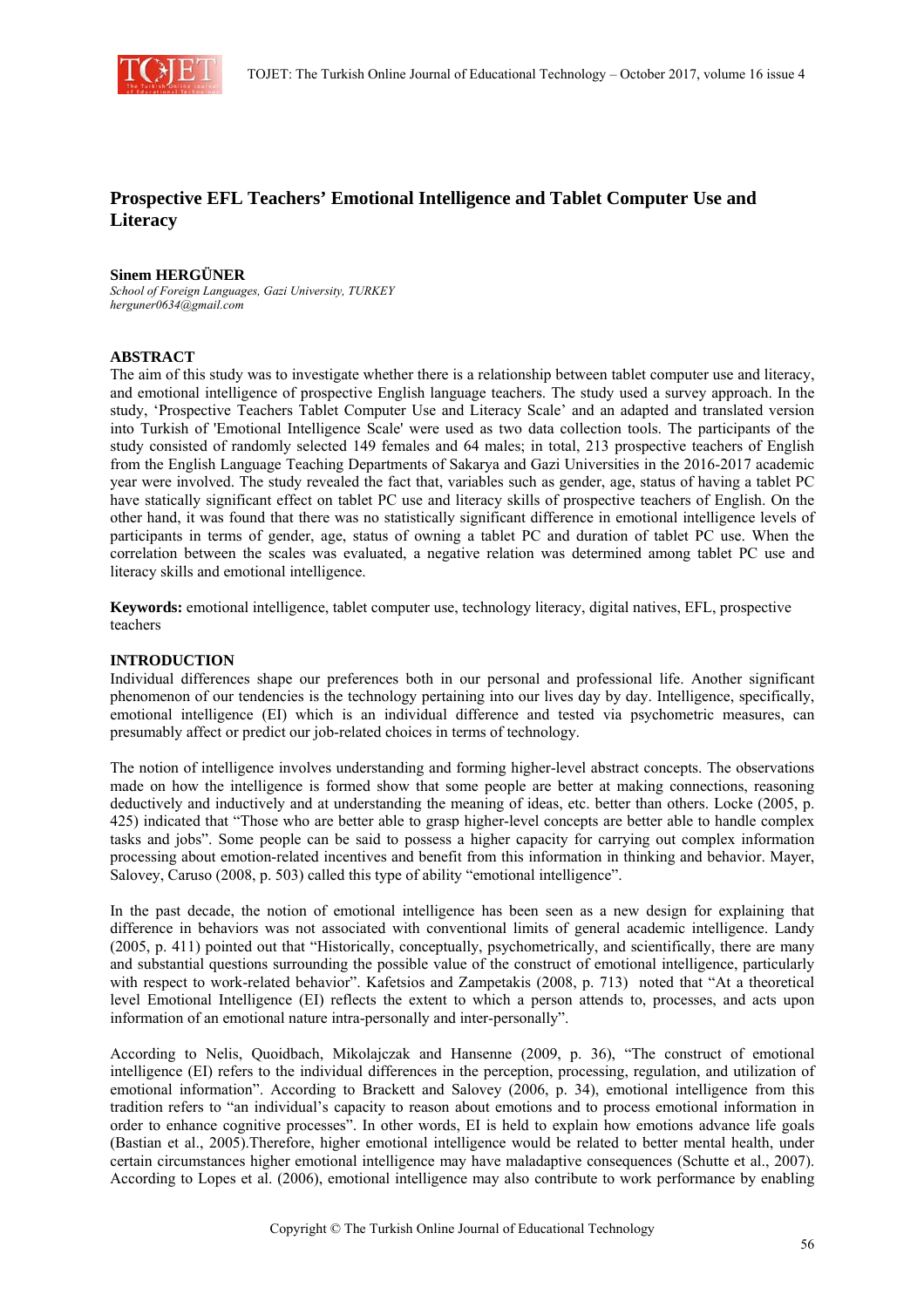

people to regulate their emotions so as to cope effectively with stress, perform well under pressure, and adjust to organizational change.

Emotional intelligence is a more fixated notion. While dealing with emotions which are related to social relationships; it is also significant to bear in mind that they are related to other aspects of life. We all need to set goals, focus on future endeavors and cope with negative emotions before they cause further problems. The concept of emotional intelligence isolates a specific set of skills embedded within the abilities that are broadly encompassed by the notion of social intelligence (Grewal  $\&$  Salovey, 2005).

Developments in the information and communication technology have caused dramatic changes in societies since traditional instruction is unable to meet the needs in overcoming the obstacles in the teaching process, using information and communication technology seems to be the best approach. The learners of the last decade can be named as digital natives who are born in and with technology. Computer assisted education has been gaining acceptance as one of the technology used effectively in education systems and tablet PC's have an important situation in this approach (Kamacı & Durukan, 2012). Specifically, in foreign language teaching, the significance of blending technological tools and applications with education is becoming more and more indispensable. The tablet computer allows those children who are digital natives to create original works as a means of personal expression. Potentially the tablet will allow opportunities for children to collaborate with peers using digital media and transform their current knowledge to learning a new technology (Couse & Chen, 2010)

Just like those of any kind of change and development, there are and may be unexpected consequences of technological improvements, as well. Nevertheless, the benefits of tablet computer are proven in various studies in different areas by certain researchers, such as enhancing and improving students' problem solving abilities (Ellington, Wilson, & Nugent, 2011; Gök, 2012;), and student performance (Enriquez, 2010; Pryor, & Bauer, 2008). Some other studies also point out the contribution of tablet computers to interaction (Koile & Singer, 2006) and communication, (Galligan, Hobohm, & Loch, 2012; Jones & Sinclair, 2011; Sneller, 2007) and communication and information skills (Marzuki, Mustaffa, & Saad, 2015). Karunaratne (2000) described the literacy term basically as an individual ability enabling survival in the society one is in, thus, any literate person is expected to be able to read and write to a certain extent in addition to the ability to solve basic arithmetic operations. According to Blackall (2005) 21st century literacy can be described as the overlap of verbal, visual and numerical literacy, skills and talents. Therefore, technological literacy looks crucial to sustain life in the 21<sup>st</sup> century for teachers who play significant roles in the field of education. Wang (2003) defined technology literacy to have the appropriate skills, information and behavior to use, apply, design and change the technology. Individuals who can make conscious decisions about technology can be described as technology literate (Hergüner, 2016).

It is widely known that people with high emotional intelligence have higher rational thinking and decision making processes. This situation provides people with some advantages not only in their daily life, but also in business and education life. Thus, there has been a significant increase in the number of the studies conducted on the factors affecting emotional intelligence. On the other hand, it has been seen that the studies on the relationship of technological developments and emotional intelligence, some of which are conducted by Alfaouri (2011), Han and Johnson (2012), and Hamisi, Babaie, Hosseini, and Babaie (2013), are limited.

In the current study, the aim was to examine the relationship of the tablet computer use and literacy, and emotional intelligence among prospective English language teachers. The followings are the sub research questions of the study: (1) What are the levels of participants in Tablet PC use and literacy, and Emotional Intelligence and its sub-dimensions as well? (2) Are there any gender differences in terms of tablet PC use and literacy, and Emotional Intelligence for the participants? (3) Are there any differences in terms of age in tablet PC use and literacy, and Emotional Intelligence for the participants? (4) Do the participants differ according to the status of possessing a Tablet PC? (5) Do the participants possessing a Tablet PC differ in the level of tablet PC use and literacy, and emotional intelligence in terms of duration (year) to use a Tablet PC? (6) Is there a relationship between the levels of Tablet PC Use and Literacy, and Emotional Intelligence and its subdimensions?

## **METHOD**

## **Research design and participants**

In this study, Survey Model which is one of the most frequently used descriptive models in educational sciences, was applied. As it is known, under the basis of studies with the descriptive survey method lays the search of the features of certain demographical attributes that major sample groups have on the effects of variables subject to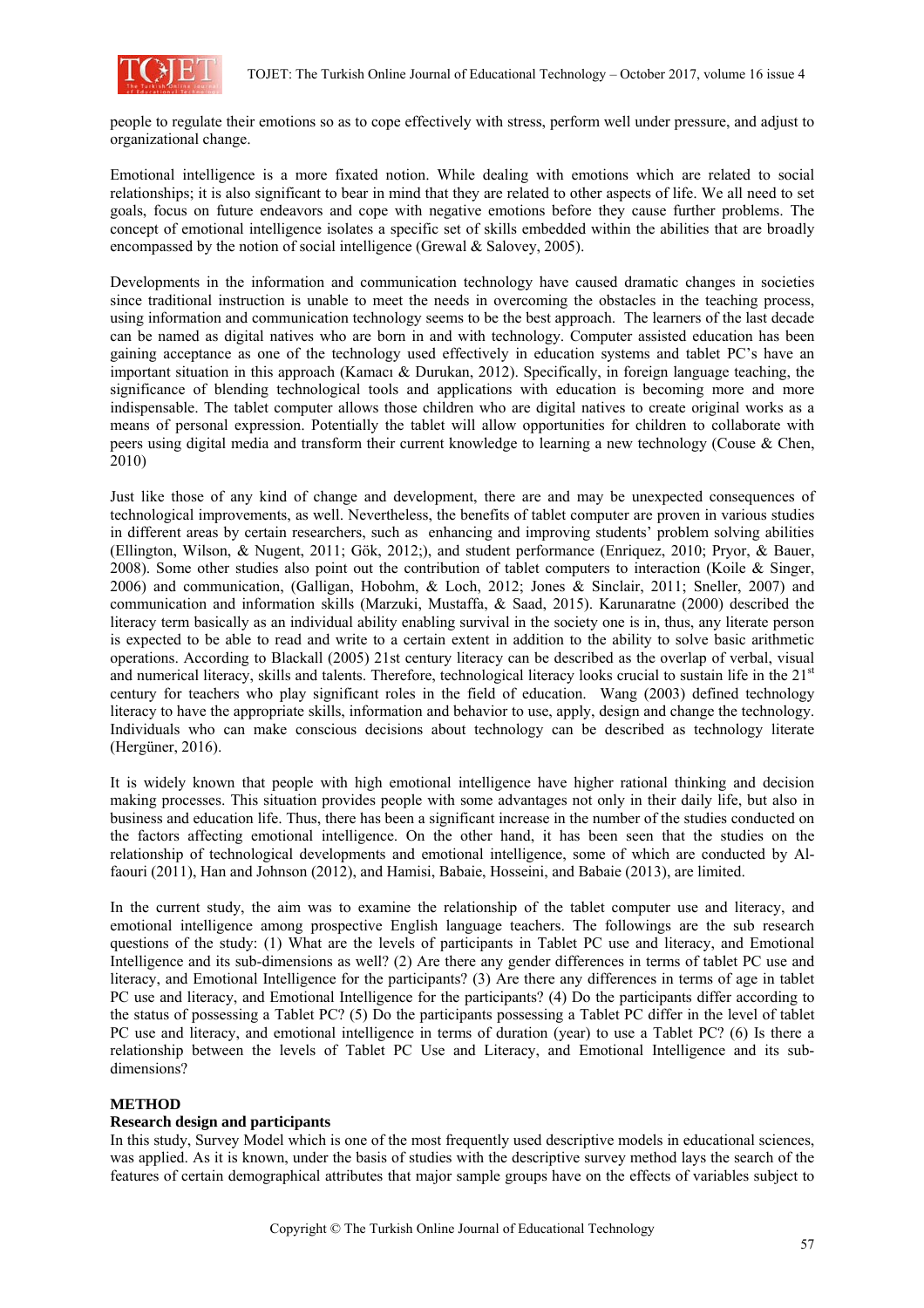

the study. It was aimed to investigate the effect of tablet computer use and literacy on emotional intelligence of prospective English teachers.

The participants of the study were randomly selected 149 female and 64 male student teachers of English at Sakarya University and Gazi University in 2016-2017 academic years. Demographic information about the participants is given in Table 1.

| <b>Variables</b>                                  | <b>Sub-Variables</b> |     | $\%$ |
|---------------------------------------------------|----------------------|-----|------|
| Gender                                            | Female               | 149 | 70,0 |
|                                                   | Male                 | 64  | 30,0 |
|                                                   | $18-19$ age          | 90  | 42,3 |
| Age groups                                        | $20-21$ age          | 79  | 37,1 |
|                                                   | $21+age$             | 44  | 20,7 |
| Have a tablet PC?                                 | Yes                  | 75  | 35,2 |
|                                                   | No.                  | 138 | 64,8 |
|                                                   | $1-2$ year           | 29  | 41,4 |
| If has a tablet PC, how<br>long has it been used? | 3-4 year             | 25  | 35,7 |
|                                                   | 5-6 year             | 16  | 22,9 |

**Table 1:** Frequency and percentage values on demographical features of research group

## **Data collection procedure and tools**

The data of age, gender, the state of having a tablet PC and period of using a tablet PC were obtained by using the personal information form developed by the researcher herself.

## *Prospective teachers' tablet computer use and literacy scale*

In the determination of prospective teachers' views "Prospective Teachers' Tablet Computer Use and Literacy Scale" developed by Kıyıcı, Kırksekiz, Kiper, and Isbulan (2014) was used. This scale is a one-dimensional one and it measures participants' Tablet PC use and literacy levels through 73 items. It is a 5 Likert type scale (1) strongly disagree (2) disagree (3) neutral (4) agree (5) strongly agree. The scale was distributed to the prospective teachers as hardcopies. They are applied and collected at the same time. Firstly, arithmetic average and standard deviation were calculated to define tablet PC use and literacy level. Standard deviation value was found from the average. Values under the average indicate low level of tablet PC use and literacy. Standard deviation value is added to the average. The participants whose values are higher than this result have higher level of Tablet PC use and literacy. The participants having average value between high and low level, has medium- level of tablet PC use and literacy.

## *Emotional intelligence scale*

In the determination of prospective teachers' emotional intelligence levels, 'Emotional Intelligence Scale' developed by Schutte and others (1998) was used. Emotional Intelligence Scale modified by Austin and others (2004) and translated and adapted in to Turkish by Tok, Moralı, and Tatar (2005) consists of 41 items in total of which include 20 positive and 21 negative items. Emotional Intelligence Scale modified by Austin, Saklofske, Huang and McKenney (2004) was formed by converting some positive items of Schutte's Emotional Intelligence Scale into negative and adding new items aiming 'Utilization of Emotions' that formerly found lower-reliability level than other items. The scale is 5-point Likert type scale with (1) strongly disagree (2) disagree (3) neutral (4) agree (5) strongly agree. The scale consists of three factors; Optimism/Mood Regulation, Utilization of Emotions and Appraisal and Expression of Emotions. The scale measures these three-factors and general emotional intelligence in total.

## **Data analysis procedures**

In the data analysis, SPSS 22.0 package program was used. A reliability analysis preceded the data analysis to see whether the data was reliable or not. At the end of this analysis, Cronbach's Alpha internal consistency coefficient was .959for Prospective Teachers' Tablet Computer Use and Literacy Scale. Also, it was .748 for the whole Emotional Intelligence Scale while it was .745 for the sub-dimension of Optimism/Mood Regulation; .794 for the sub-dimension of Utilization of Emotions and .654 for the sub-dimension of Expression of Emotions. The data obtained by both scales were examined by One Sample Kolmogorov-Smirnov test in terms of normaldistribution and was resulted in abnormal- distribution. Due to these reasons, non-parametric analyze methods were used to analyze the data of both scales. Mann Whitney U test was used to compare participants' scale scores according to gender and status of possessing a tablet PC. Kruskal Wallis H test was used to compare participants' scale scores according to age groups and duration of using a tablet PC. When a significant difference occurred, Mann Whitney U test was used as post hoc test to find the groups having difference. Spearman Correlation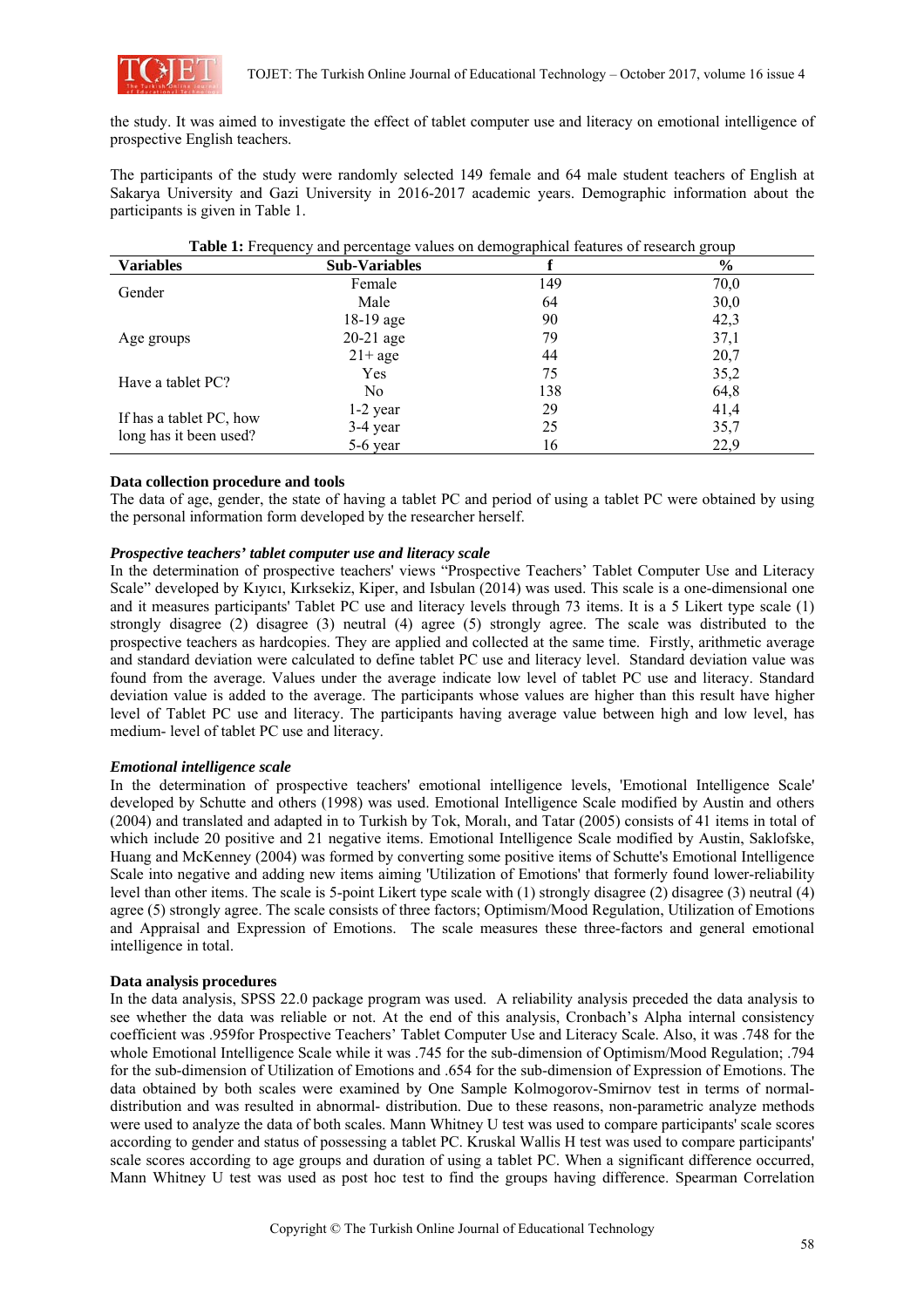

Analysis was used to investigate the relation between tablet PC use and literacy level, and emotional intelligence level. At the end of the analysis performed, significance level was measured p<0.05.

# **FINDINGS**

**Table 2:** Definitive statistics in levels of Tablet PC use and literacy, and emotional intelligence of participants

| <b>Scales</b>                                | N   | <b>The lowest</b> | The<br>highest | X      | <b>Ss</b> |
|----------------------------------------------|-----|-------------------|----------------|--------|-----------|
| Tablet PC use and literacy                   | 213 |                   | 5              | 3.68   | .515      |
| Emotional Intelligence<br><b>Total Score</b> | 213 | 39                | 141            | 117.15 | 8.977     |
| Optimism (EI)                                | 213 | 17                | 81             | 64.43  | 7.770     |
| Utilization of Emotions (EI)                 | 213 | 6                 | 24             | 14.47  | 3.482     |
| Appraisal and Expression of<br>Emotions (EI) | 213 | 16                | 54             | 38.25  | 6.335     |

When Table 2 is examined, it can be understood that the average scores of tablet PC use and literacy, and optimism are over medium-level, scores of Utilization of Emotions and Appraisal and Expression of Emotions are under medium-level, scores of Emotional Intelligence Total Score is in medium-level.

|  |  |  | Table 3. Comparison of pablet PC use and literacy, and emotional intelligence of participants according to |  |  |  |  |
|--|--|--|------------------------------------------------------------------------------------------------------------|--|--|--|--|
|--|--|--|------------------------------------------------------------------------------------------------------------|--|--|--|--|

| gender                             |        |     |             |           |              |                      |        |      |
|------------------------------------|--------|-----|-------------|-----------|--------------|----------------------|--------|------|
|                                    | Gender | N   | $\mathbf X$ | <b>Ss</b> | Rank<br>Ave. | Rank<br><b>Total</b> | U      | P    |
| Tablet PC Use                      | Female | 149 | 3.62        | .524      | 100.37       | 14954.5              | 3779.5 | .017 |
| and literacy                       | Male   | 64  | 3.80        | .474      | 122.45       | 7836.5               |        |      |
| Emotional                          | Female | 149 | 117.13      | 9.822     | 107.92       | 16080.0              |        |      |
| Intelligence<br><b>Total Score</b> | Male   | 64  | 117.20      | 6.674     | 104.86       | 6711.0               | 4631.0 | .739 |
| Optimism                           | Female | 149 | 65.05       | 8.016     | 113.77       | 16951.5              | 3759.5 | .014 |
|                                    | Male   | 64  | 63.00       | 7.015     | 91.24        | 5839.5               |        |      |
| Utilization of                     | Female | 149 | 13.97       | 3.348     | 98.51        | 14677.5              | 3502.5 | .002 |
| Emotions                           | Male   | 64  | 15.64       | 3.534     | 126.77       | 8113.5               |        |      |
| Expression of                      | Female | 149 | 38.11       | 6.288     | 106.22       | 15827.5              | 4652.5 | .779 |
| Emotions                           | Male   | 64  | 38.56       | 6.483     | 108.80       | 6963.5               |        |      |

In Table 3, it is seen that male participants show statistically more significant difference based on tablet PC use and literacy level compared to female participants ( $p<0.05$ ), of female participants more significant difference based on optimism (p<0.05), of male participants more significant difference based on utilization of emotions (p<0.05), levels of emotional intelligence and expression of emotions show no significant difference statistically for both male and female participants.

**Table 4.** Comparison of tablet PC use and literacy, and emotional intelligence according to age groups of participants

|                    | Age Groups  | N  | X      | <b>Ss</b> | Rank<br>Ave. | $X^2$ | P    |
|--------------------|-------------|----|--------|-----------|--------------|-------|------|
| Tablet PC Use      | $18-19$ age | 90 | 3.60   | .545      | 97.36        |       |      |
|                    | $20-21$ age | 79 | 3.67   | .450      | 104.08       | 9.610 | .008 |
| and literacy       | $21+age$    | 44 | 3.85   | .529      | 131.98       |       |      |
| Emotional          | 18-19 age   | 90 | 117.54 | 11.161    | 113.96       |       |      |
| Intelligence       | $20-21$ age | 79 | 116.53 | 7.243     | 97.65        | 3.050 | .218 |
| <b>Total Score</b> | $21+age$    | 44 | 117.45 | 6.571     | 109.57       |       |      |
| Optimism           | 18-19 age   | 90 | 65.12  | 8.370     | 113.68       |       |      |
|                    | $20-21$ age | 79 | 63.72  | 7.350     | 98.79        | 2.478 | .290 |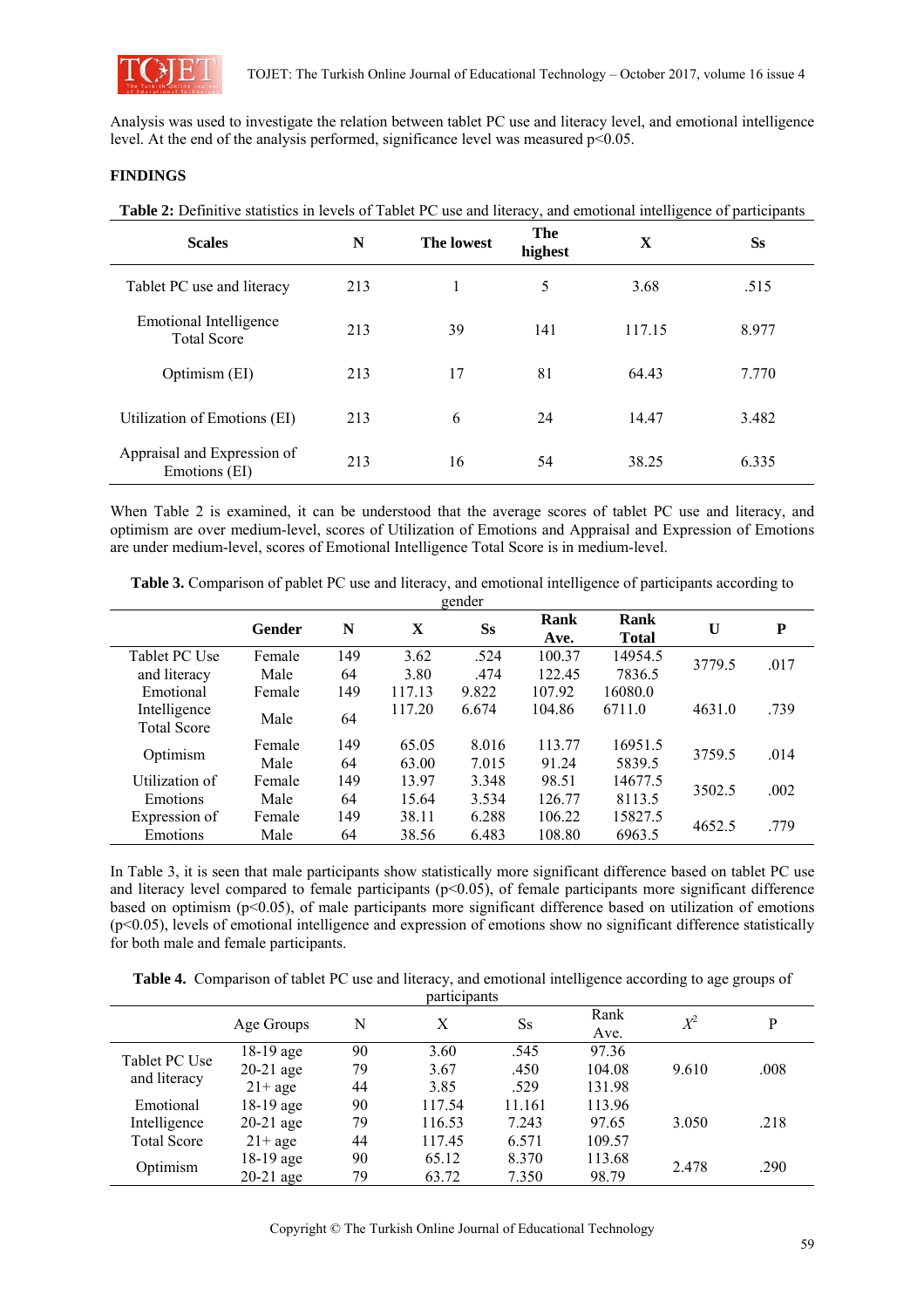

|                           | $21+$ age   | 44 | 64.30 | 7.258 | 108.08 |       |      |
|---------------------------|-------------|----|-------|-------|--------|-------|------|
| Utilization of            | $18-19$ age | 90 | 14.38 | 3.514 | 106.89 |       |      |
|                           | $20-21$ age | 79 | 14.11 | 3.620 | 98.47  | 4.357 | .113 |
| Emotions                  | $21+$ age   | 44 | 15.30 | 3.085 | 122.55 |       |      |
| Expression of<br>Emotions | $18-19$ age | 90 | 38.04 | 6.675 | 105.67 |       |      |
|                           | $20-21$ age | 79 | 38.70 | 6.007 | 110.31 | .391  | .822 |
|                           | $21+$ age   | 44 | 37.86 | 6.290 | 103.78 |       |      |

When Table 4 is examined it is clear that tablet PC use and literacy level show statistically significant difference according to age groups of participants ( $p<0.05$ ). This difference derives from 21+ age group participants having higher level of tablet PC use and literacy compared to both 18-19 and 20-21 age groups. Differences are shown between Emotional Intelligence levels and optimism, Utilization and Expression of Emotions according to age groups but they are not statistically significant differences.  $(p>0.05)$ .

**Table5.** Comparison of tablet PC use and literacy, and emotional intelligence according to status of possessing a tablet pc of participants

|                                    | <b>Has</b><br>tablet? | N   | $\mathbf X$ | <b>Ss</b> | Rank<br>Ave. | Rank<br><b>Total</b> | U      | P    |
|------------------------------------|-----------------------|-----|-------------|-----------|--------------|----------------------|--------|------|
| Tablet PC Use                      | Yes                   | 75  | 3.78        | .508      | 121.07       | 9080.5               |        |      |
| and literacy                       | No                    | 138 | 3.62        | .512      | 99.35        | 13710.5              | 4119.5 | .014 |
| Emotional                          | Yes                   | 75  | 116.47      | 7.899     | 98.56        | 7392.0               |        |      |
| Intelligence<br><b>Total Score</b> | No                    | 138 | 117.52      | 9.518     | 111.59       | 15399.0              | 4542.0 | .140 |
|                                    | Yes                   | 75  | 65.03       | 7.438     | 111.92       | 8394.0               | 4806.0 | .390 |
| Optimism                           | No                    | 138 | 64.11       | 7.952     | 104.33       | 14397.0              |        |      |
| Utilization of                     | Yes                   | 75  | 14.04       | 3.024     | 101.51       | 7613.0               | 4763.0 | .335 |
| Emotions                           | No.                   | 138 | 14.70       | 3.697     | 109.99       | 15178.0              |        |      |
| Expression of                      | Yes                   | 75  | 37.40       | 5.927     | 98.87        | 7415.5               | 4565.5 | .155 |
| Emotions                           | No                    | 138 | 38.71       | 6.520     | 111.42       | 15375.5              |        |      |

In Table 5 above, tablet PC use and literacy level show statistically significant difference according to status of possessing a Tablet PC of participants (p<0.05). Participants possessing a Tablet PC have higher level of Tablet PC use and literacy compared to other participants), levels of emotional intelligence and optimism, utilization and expression of emotions show no significant difference statistically according to the status of possessing a Tablet PC (p>0.05).

**Table 6.** Comparison of Tablet PC use and literacy, and emotional intelligence according to duration (year) to use a tablet pc by participants possessing a tablet PC

|                    | <b>Duration</b> | N  | X      | <b>Ss</b> | Rank<br>Ave. | $\pmb{X}^{\pmb{2}}$ | P    |
|--------------------|-----------------|----|--------|-----------|--------------|---------------------|------|
| Tablet PC Use      | $1-2$ year      | 29 | 3.66   | .521      | 30.55        |                     |      |
|                    | 3-4 year        | 25 | 3.79   | .511      | 36.44        | 3.942               | .139 |
| and literacy       | 5-6 year        | 16 | 3.95   | .486      | 43.0         |                     |      |
| Emotional          | $1-2$ year      | 29 | 115.45 | 7.619     | 33.83        |                     |      |
| Intelligence       | 3-4 year        | 25 | 115.56 | 8.713     | 34.02        | 1.436               | .488 |
| <b>Total Score</b> | 5-6 year        | 16 | 117.75 | 6.298     | 33.83        |                     |      |
|                    | $1-2$ year      | 29 | 63.59  | 7.781     | 32.41        |                     |      |
| Optimism           | 3-4 year        | 25 | 65.20  | 6.868     | 36.82        | 1.259               | .533 |
|                    | 5-6 year        | 16 | 65.88  | 7.702     | 39.03        |                     |      |
| Utilization of     | $1-2$ year      | 29 | 13.79  | 3.133     | 34.79        |                     |      |
|                    | 3-4 year        | 25 | 14.04  | 3.323     | 35.60        | .086                | .958 |
| Emotions           | 5-6 year        | 16 | 14.06  | 2.435     | 36.63        |                     |      |
|                    | $1-2$ year      | 29 | 38.07  | 5.757     | 38.21        |                     |      |
| Expression of      | 3-4 year        | 25 | 36.32  | 6.026     | 31.48        | 1.568               | .457 |
| Emotions           | 5-6 year        | 16 | 37.81  | 5.456     | 36.88        |                     |      |

Table 6 illustrates that tablet PC use and literacy level, emotional intelligence and optimism, utilization and expression of emotions show statistically no significant difference according to duration (year) to use a Tablet PC by participants possessing a Tablet PC (p>0.05).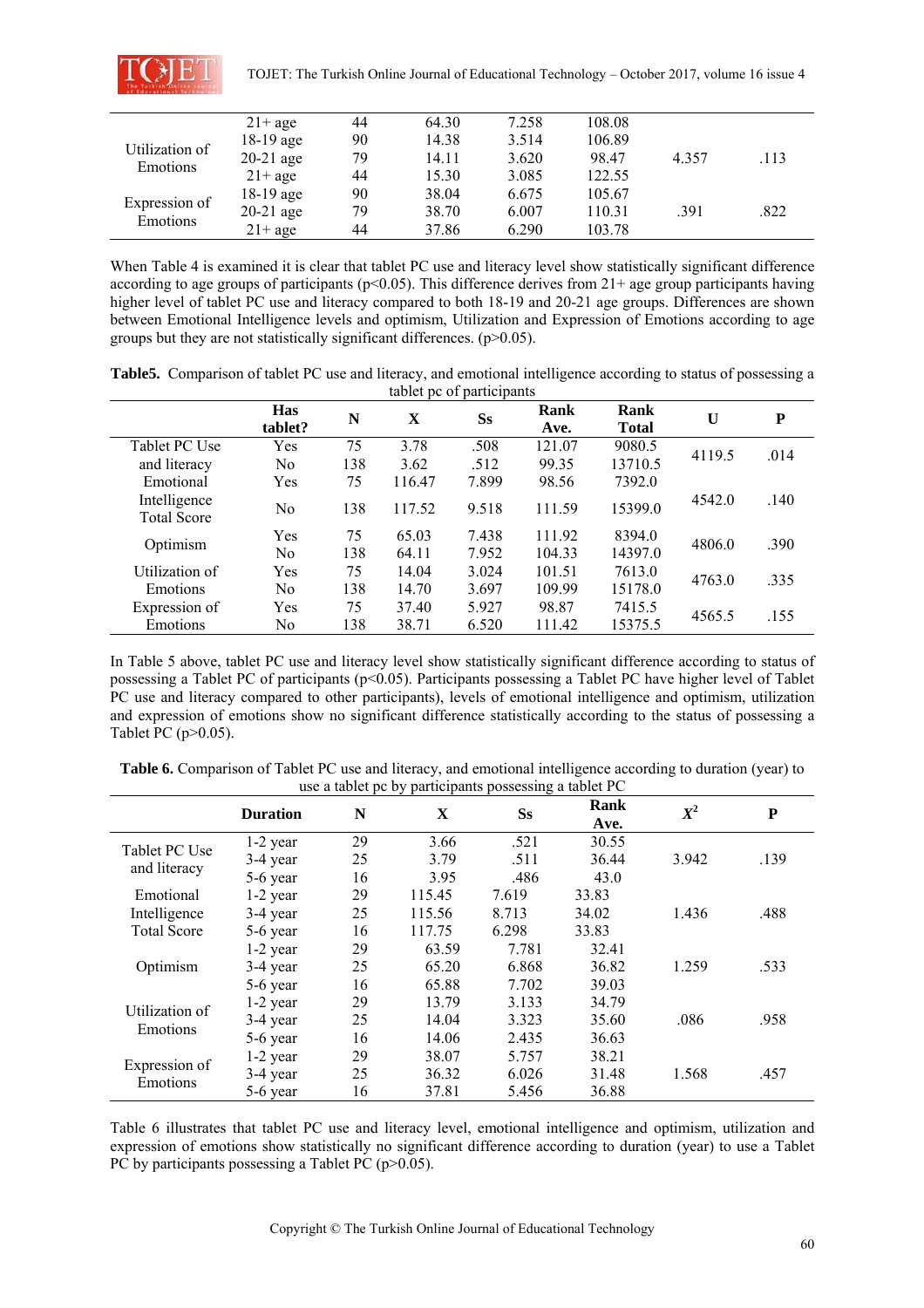

|                               | Emotional Intelligence<br><b>Total Score</b> | Optimism  | Utilization of<br>Emotions | Expression of<br>Emotions |
|-------------------------------|----------------------------------------------|-----------|----------------------------|---------------------------|
|                               | $-.102$                                      | $.296$ ** | $-.053$                    | $-352$ **                 |
| Tablet PC Use and<br>literacy | .140                                         | .000      | .443                       | .000                      |
|                               | 213                                          | 213       | 213                        | 213                       |

| <b>Table 7.</b> The relationship between Tablet PC Use and Literacy Level, and Emotional Intelligence and its sub- |            |  |  |
|--------------------------------------------------------------------------------------------------------------------|------------|--|--|
|                                                                                                                    | dimensions |  |  |

Table 7 shows that while there is a linear and significant relation between the level of tablet PC use and literacy level and optimism ( $r=0.296$ ;  $p<0.05$ ), it is reverse and there is a significant relationship between the level of tablet PC use and literacy level and expression of emotions ( $r=-.352$ ;  $p<0.05$ ). Not only level of tablet PC use and literacy level and emotional intelligence  $(r=-.102; p>0.05)$  but also utilization and expression of emotions  $(r=-.053; p>0.05)$  have a reverse and insignificant relationship.

## **DISCUSSION**

The findings of this study that the levels of tablet PC use showed statistically significant differences according to gender; male participants had higher level of Tablet PC use compared to female participants. The fact that male students had higher interest and tendency to technology than female students might lie behind this result. In the literature, it was also found out that male pre-service teachers had higher attitude towards using technology such as computer and Internet compared to female pre-service teachers in similar studies (Köse, Savran-Gencer, & Gezer, 2007). In the study, the level of tablet PC use shows statistically significant difference according to age groups in that 21+age groups showed a higher level of tablet PC use compared to the 18-19 and 20-21years of age groups. Related studies argue that the use of tablet PC among university students considerably common (Robinson & Burk, 2013). On the other hand, it is also seen that studies on the level of tablet PC use among university students according to age groups are quite limited. In this content, there is a considerable need for the studies about the relationship between frequency of tablet PC use and age groups among university students.

In the study, participants possessing a tablet PC had higher, significant level of literacy compared to the participants not possessing a tablet PC. On the basis of this result, tablet PC's improver and facilitator function of using tablet PC relies on. Findings of studies in literature show that tablet PC use facilitates the literacy skills. In a study on research assistants, it was aimed to investigate their views about tablet PC use. At the end of the study, improving and facilitating tools according to research assistants' views were evaluated (Kamacı & Durukan, 2012). In another study on university students it was found that Tablet PC is beneficial in terms of using especially e-reading websites (Aydemir, Küçük, & Karaman, 2012).

According to the data obtained from the study, it was found that level of emotional intelligence according to gender of participants show no statistically significant difference. On the other hand, sub-division scores in optimism of female participants, utilization of emotions of male participants have higher significant level compared to the participants of opposite gender. The result may derive from female and male participants having different psychological and emotional characters. In a similar study, organized by Eraslan (2015), scores gathered from sub-division of emotional intelligence of male and female participants show statistically significant difference. In the same study, scores of emotional intelligence sub-divisions: emotion management, self-motivation and empathy are higher for female participants compared to male participants. The study also showed that emotional characters of female participants provide female participants higher level of emotional intelligence. Similar studies in the literature show that gender has an important role on emotional intelligence (Ikız & Gormez, 2010; Ismen, 2001; Sevindik et al., 2012).

Additionally, it was found that the level of emotional intelligence according to age groups of participants show no statistically significant difference. Participants in common age groups and common emotion patterns can be taught as the reason. In terms of tablet PC use, there is no statistically significant difference among levels of emotional intelligence according to the status of possessing a tablet PC. Similarly, duration to use a tablet PC is not an important definer in emotional intelligence and literacy habits. On the basis of this result, low frequency of tablet PC use (35,2%), and prospective teachers possessing a tablet PC make students perceive aims of tablet PC use in a different way can be mentioned.

In the study, it was found that there is a linear and significant relation between the level of Tablet PC use and literacy level and optimism, also a reverse and significant relation between level of Tablet PC use and literacy level and expression of emotions. Furthermore, tablet PC use and literacy level and both utilization and expression of emotions has a reverse and insignificant relation. According to the data obtained, tablet PC use and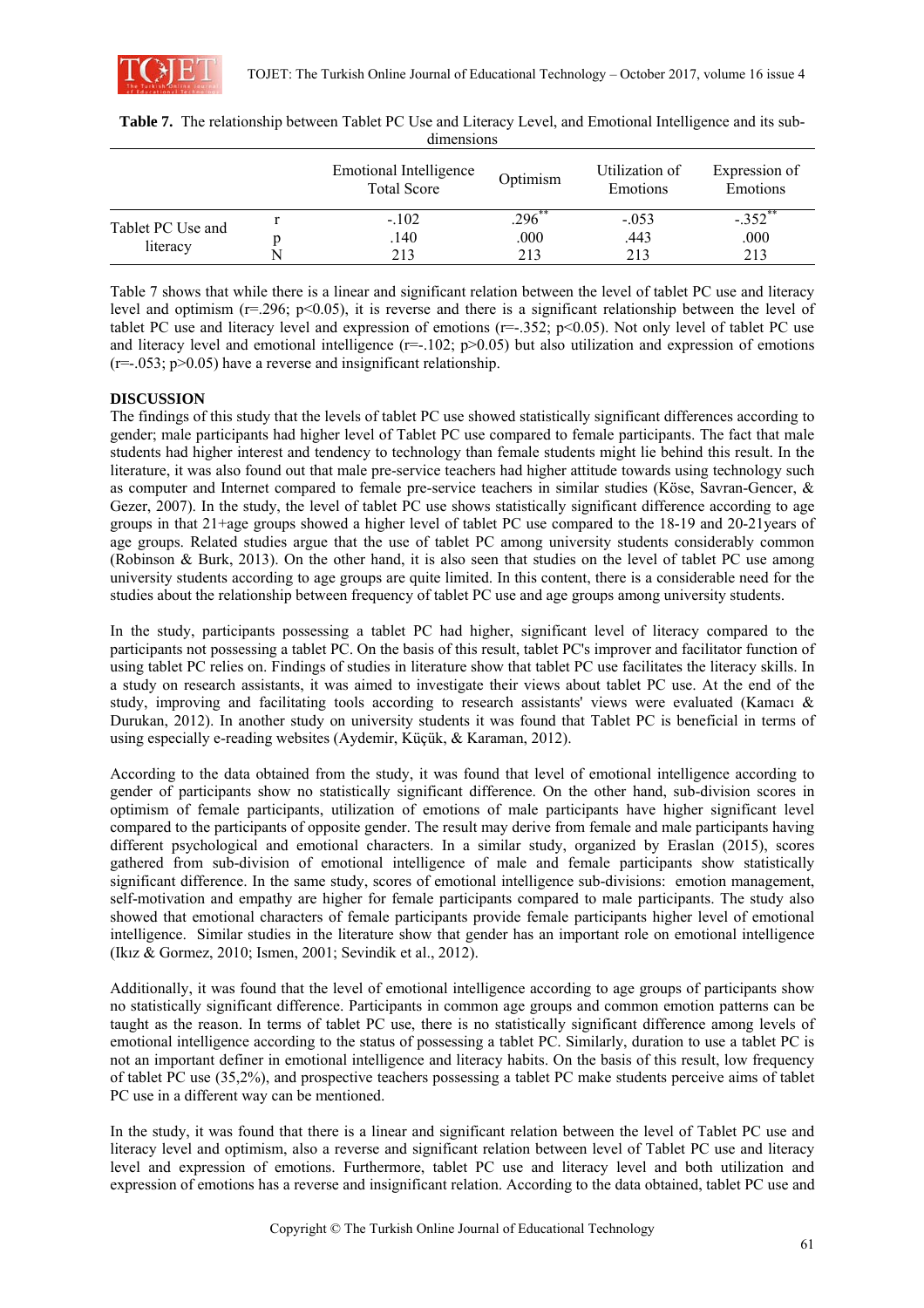

literacy of prospective teachers has a negative effect on emotional intelligence. This may derive from the fact that participant teachers who use tablet PC are of low level in use for literacy, education or personal development. Furthermore, the fact that tablet computers provide speed and collaboration in educational areas both as learning and teaching tools does not unfortunately compensate the fact that technology deprives us of the real life communication and hinders passing emotions to the other people properly and understanding their feelings, as well. Hamissi et al. (2013) also found that students with high EI score are less internet addicted. Probably, that's why there is a negative correlation between the use and the literacy of tablet computers and the emotional intelligence levels of prospective teachers of English. As a result, variables such as gender, age, status of having a tablet PC has statically significant effect on tablet PC use and literacy skills of pre-service teachers of English. On the contrary it was found that gender, age, status of possessing a tablet PC, duration of tablet PC use has no statistically significant difference on emotional intelligence levels. When the correlation between scales was evaluated, a negative relation tablet PC use and literacy skills and emotional intelligence was reached.

## **CONCLUSION AND SUGGESTIONS**

Technology, which is undeniably a fast multifunctional facilitator in the field of learning and teaching as content, activity, material and test provider with its products such as tablet PCs –the main component of this study- is in close relationship with psychological constructs such as Emotional Intelligence – the other main component of the study. Any kind of a development and change in the field of technology affect the educational processes in every aspect. The core of education, the human being, as a psycho- social entity is affected by all these developments and changes regardless of the locations.

The concluding remarks of the study can be stated as follows. The reason why prospective male teacher were more inclined to use a tablet computer could be the number of the daily and professional tasks they had to carry out via the internet. The reason why the older the prospective teachers candidates were the more literate they were could be because they possessed a tablet PC of their own. Those who possessed a tablet PC had naturally more time to spend on it, which provides them with the opportunities of developing their tablet PC literacy. The reason why females had higher scores in optimism while males had higher scores in the utilization of emotions could be the fact that females and males had distinct psychological and emotional features which caused them to be more proficient than each other in different settings requiring them to cope with and manage certain emotion oriented tasks. The reason why the higher level of tablet PC use had a negative effect on the emotional intelligence of prospective teachers in terms of expressing their emotions could be due to the fact that technology hinders individuals' real life communication skills despite the numerous advantages it offers.

In this sense, the efficient and adequate use of technology and its products stands out to regulate and enhance the educational processes properly. Moderately limited and controlled use of tablet PCs can be suggested in order to promote the real life communication facilities in the educational environment. Surely, technology is the fastest and the easiest way of bringing real life contexts into language classes. However, prospective teachers should not be trained as technology addicts who cannot achieve educational goals in the classroom or cannot communicate with their students effectively without relying on the use of technology. All in all, the limited number of studies in the related field and the need for more scientific evidence about the relationship between the psychological factors and the use of technological tools such as tablet PCs necessitate further studies in this field of English language education. Considering the findings in the present study and the lack of related studies in the literature, the further studies are seen as necessary in this field. For instance, the same subject can be conducted on prospective teachers and working teachers comparatively as well as other studies comparing prospective teachers at different teaching departments of universities.

## **REFERENCES**

- Al-Faouri A. H. A. (2011). Investigating the impact of emotional intelligence on technology learning. *International Journal of Engineering and Technology*, *11* (3), 58-78. Retrieved from http://www.ijens.org/Vol%2011%20I%2003/114903-5757%20IJET-IJENS.pdf.
- Austin E.J., Saklofske, D.H., Huang, S.H.S., & McKenney, D. (2004). Measurement of trait emotional intelligence: Testing and cross-validating a modified version of Schutte et al.'s (1998) measure. *Personality and Individual Differences 36*, 555-562. doi:10.1016/S0191- 8869(03)00114-4.
- Aydemir, M., Küçük, S., & Karaman, S. (2012). Examining students' views using tablet pc in distance education. *Journal of Research in Education and Teaching, 1*(4), 153-159.
- Bastian, V. A., Burns, N. R., & Nettelbeck, T. (2005). Emotional intelligence predicts life skills, but not as well as personality and cognitive abilities. *Personality and Individual Differences, 39*(6), 1135-1145.
- Blackall, L. (2005). Digital literacy: How it affects teaching practices and networked learning futures, a proposal for action research. *International Journal of Instructional Technology and Distance Learning, 2*(10). Retrieved from http://www.itdl.org/journal/dec\_05/article01.htm.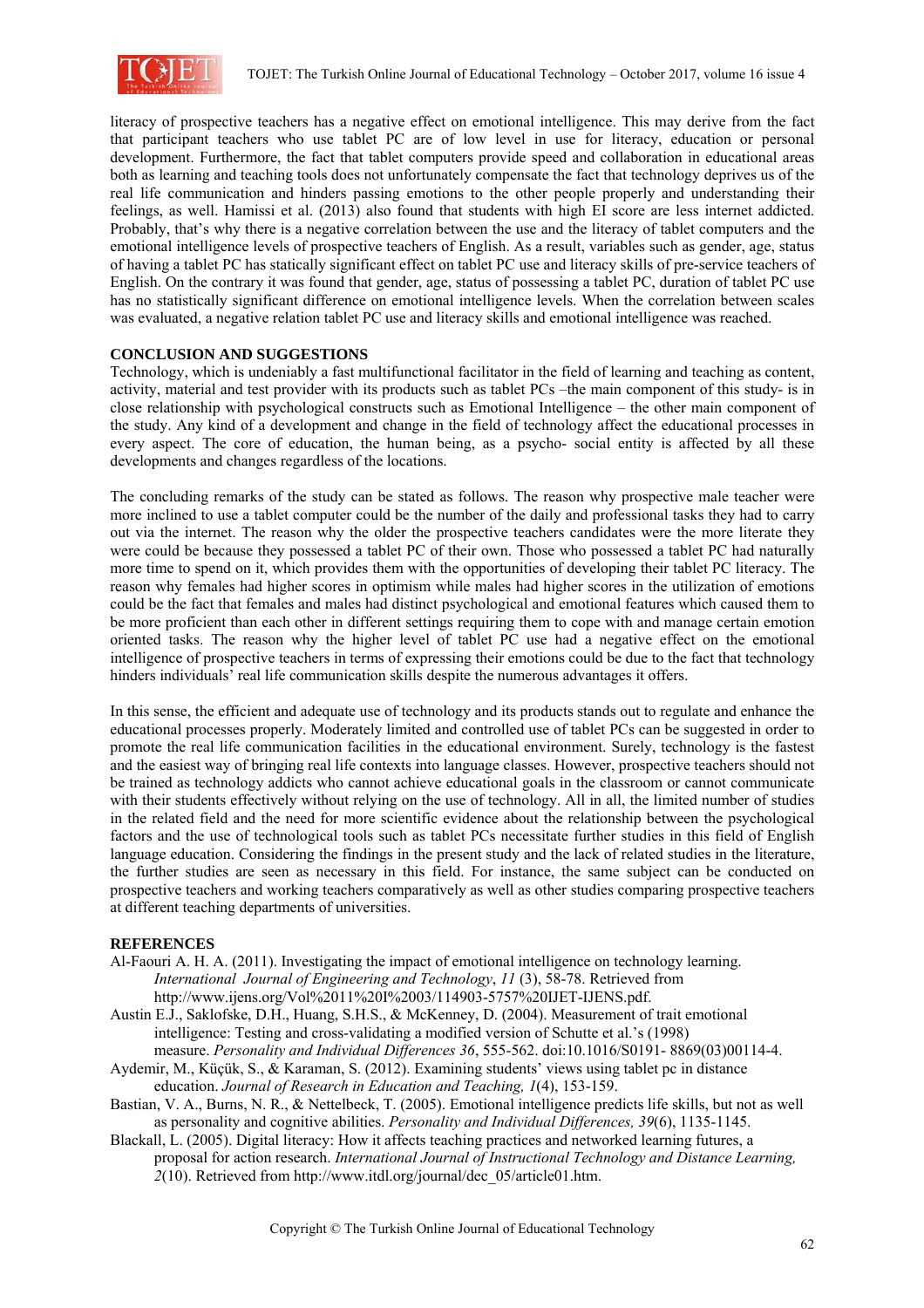

- Brackett, M. A., & Salovey, P. (2006). Measuring emotional intelligence with the Mayer-Salovery-Caruso Emotional Intelligence Test (MSCEIT). Psicothema, 18, 34-41. Retrieved from http://ei.yale.edu/wpcontent/uploads/2013/12/pub94\_BrackettSalovey2006measuringEI\_MSCEITnew.pdf.
- Couse, L. J., Chen, D. W. (2010).A tablet computer for young children? Exploring its viability for early childhood education. *Journal of Research on Technology in Education, 43*(1), 75-96. Retrieved from http://www.tandfonline.com/doi/abs/10.1080/15391523.2010.10782562.
- Ellington, A. J., Wilson, J. H., & Nugent, J. S. (2011). Use of tablet PCs to enhance instruction and promote group collaboration in a course to prepare future mathematics specialists. *Mathematics and Computer Education, 45*(2)*,* 92‐105.

Enriquez, A. G. (2010). Enhancing student performance using tablet computers. *College Teaching, 58*(3)*,*77‐84.

- Eraslan, M. (2015). Evaluation of emotional intelligence aspects of physical education and sports academy students based on various parameters. *Niğde University Journal of Physical Education and Sport Sciences, 9*(3), 308-316. Retrieved from http://dergi.nigde.edu.tr/index.php/besyodergi/article/view/915/760.
- Galligan, L., Hobohm, C., & Loch, B. (2012). Tablet technology to facilitate improved interaction and communication with students studying mathematics at a distance. *Journal of Computers in Mathematics and Science Teaching, 31*(4)*,*363‐385.
- Gök, T. (2012). Real-time assessment of problem-solving of physics students using computer-based technology. *Hacettepe University Journal of Education, 43,* 210‐221.
- Grewal, D., & Salovey, P. (2005). Feeling smart: The science of emotional intelligence a new idea in psychology has matured and shows promise of explaining how attending to emotions can help us in everyday life. *American scientist, 93*, 330-339. Retrieved from
- http://www.psy.miami.edu/faculty/dmessinger/c\_c/rsrcs/rdgs/emot/salovey.emot\_intell.amersci.05.pdf. Hamisi, J.,Babaie, M., Hosseini, M., & Babaie, F. (2013). The Relationship between emotional intelligence and technology addiction among university students. *International Journal of Collaborative Research on Internal Medicine & Public Health, 5* (5), 310-319.
- Han, H., & Johnson, S. D. (2012). Relationship between students' emotional intelligence, social bond, and interactions in online learning. *Educational Technology & Society, 15* (1), 78–89.
- Hergüner, G. (2016) Tablet computer literacy levels of the physical education and sports department students. *Malaysian Online Journal of Educational Technology*, *4*(2), 58-65.
- Ikız, F.E., Gormez, S.K. (2010). Investigation of Emotional Intelligence and Life Satisfaction in Secondary School Students. *Elementary Education Online, 9*(3), 1216-1225.
- Ismen, A.E. (2001). Emotional intelligence and problem solving. M.Ü. *Atatürk Eğitim Fakültesi Eğitim Bilimleri Dergisi, 13*, 111-124. Retrieved from http://dergipark.gov.tr/download/articlefile/2111.
- Jones, J. L., & Sinclair, B. (2011). Assessment on the go: Surveying students with an iPad. *Journal of Library Innovation, 2*(2)*,*22‐35.
- Kafetsios, K.., Zampetakis, L. A. (2008). Emotional intelligence and job satisfaction: Testing the mediatory role of positive and negative affect at work. *Personality and Individual Differences*, *44*(3), 712-722. Retrieved fromhttps://www.researchgate.net/publication/236146433\_Emotional\_intelligence\_and\_job\_satisfaction\_ Testing the mediatory role of positive and negative affect at work.
- Kamacı, E., Durukan, E. (2012). A qualitative study on research assistants' views about using tablet pc in education (trabzon sample). *International Journal of Turkish Literature Culture Education, 1*(3), 203- 215. Retrieved from

http://www.tekedergisi.com/Makaleler/2110592299\_12Emel%20kamac%C4%B1.pdf.

- Karunaratne, W. (2000). Case for adult literacy in South East Asia with special reference to Sri Lanka. In Lens on Literacy. Proceedings of the Australian Council for Adult Literacy Conference, 21-23 September. Perth, Western Australia: ACAL. http://cleo.murdoch.edu.au/confs/acal/procs/karunaratne.html.
- Kıyıcı, M., Kırksekiz A., Kiper, A., &Isbulan, O. (2014). Tablet Bilgisayar Okuryazarlığı Ölçek Geliştirme Çalışması. Unpublished Scale. Sakarya, Turkey.
- Koile, K.,&Singer, D. (2006). Development of a tablet-PC-based system to increase instructor-student classroom interactions and student learning. D. Berque, J. Prey, & R. Reed (Eds.),*The impact of pen based technology on education: Vignettes, evaluations, and future directions.* West Lafayette, IN: Purdue University Press. 115-122.
- Köse, S., Savran-Gencer, A., Gezer, K. (2007).vocational high school students' attitudes toward computer and internet. Pamukkale University Journal of Education, 21, 44-54. Retrieved from http://pauegitimdergi.pau.edu.tr/OncekiSayilarDetay.aspx?Sayi=21.
- Kumar, J. A.,Muniandy, B. &Yahaya, W.A.J.W. (2012). The relationship between emotional intelligence and students' attitude towards computers: A study on polytechnic engineering students. *I.J. Modern Education and Computer Science*, *9*, 14-22.